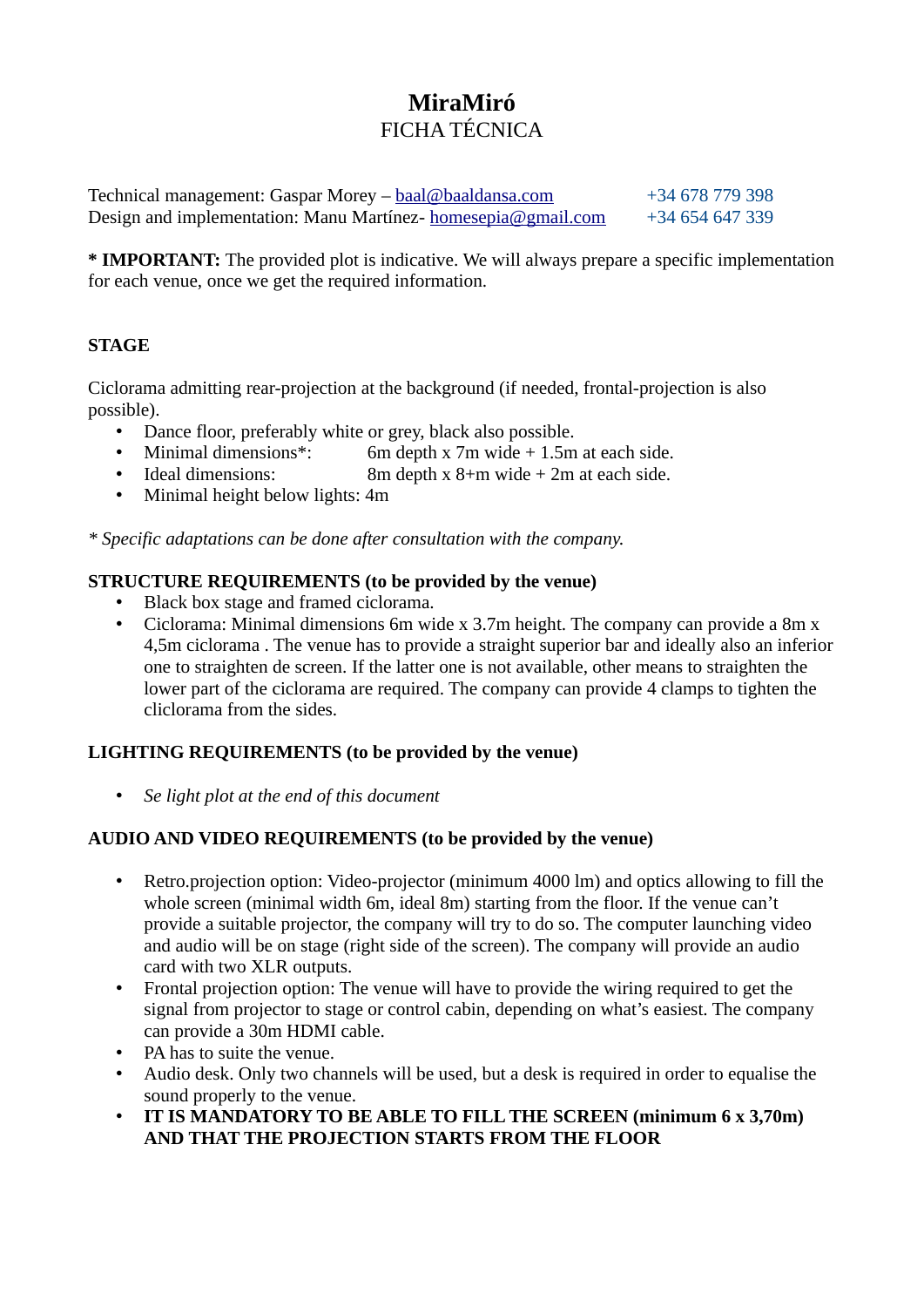#### **STAFF REQUIREMENTS (to be provided by the venue)**

*Set up*

- Two machnists to install the ciclorama and frame it properly, install the dance floor, and the whole black box.
- 1 light technician (knowing the house and the equipment)
- 1 sound technician (knowing the house and the equipment)<br>• Two polivalent technicians that could do the afore mentione
- *Two polivalent technicians that could do the afore mentioned tasks would also suffice.*

#### *During the performance*

• One responsible technician that has been present during set up. He will only be needed in case of unexpected issues, but has to be available.

*Set off*

• Two people

#### **TIME SCHEDULE**

#### *Set up & rehearsal*

6 hours. Set up requires 5 hours (provided that all technique, lights, wiring, etc. do work properly). The additional hour is required for rehearsal.

*Set off* 1 hour maximum

#### **DRESSING ROOM REQUIREMENTS**

1 dressing room with proper light, mirror, desk, chairs, wardrobe to hang the costumes and a shower with hot water

Enough drinking water for four people (the technician is also thirsty).

Iron table and iron at the dressing room or near by.

WC at dressing room or near by.

## **IMPORTANT**

**\* If the conditions differ or not all material is available, we kindly ask you to contact Gaspar Morey at: [baal@baaldansa.com](mailto:baal@baaldansa.com?subject=Caracter%C3%ADsticas%20t%C3%A9cnicas%20de%20nuestro%20espacio) We'll do our best to adapt the technique and the show to the available conditions.**